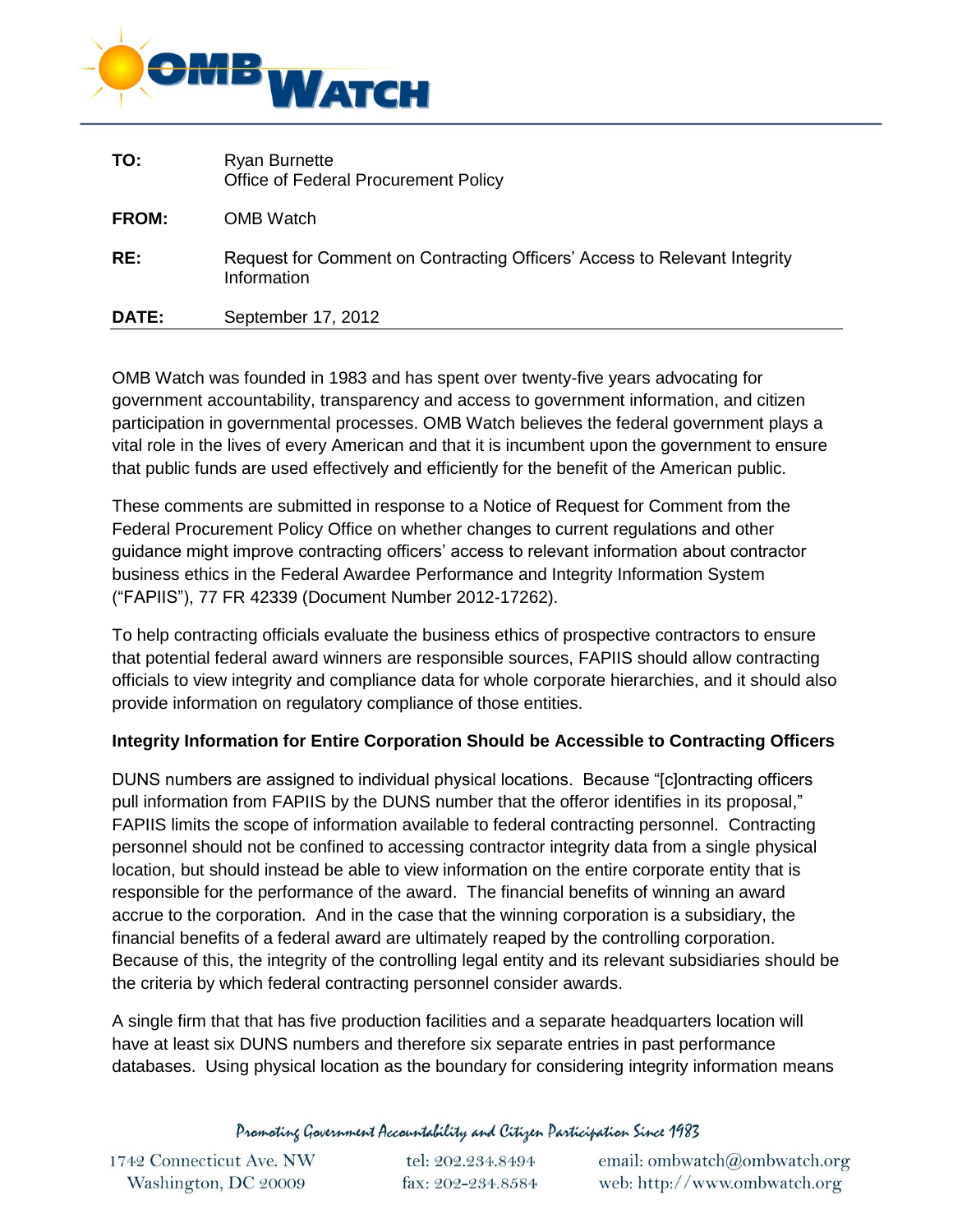ignoring the past performance of the entity ultimately responsible for the performance of the contract. In the example above, it could be that the executive leadership of the firm that won a federal contract issued the directive to use substandard parts to fulfill the contract, resulting in poor marks for contract performance. Subsequent proposals from this firm may be made from one of the other production facilities, but because the DUNS number on the previous contract is not associated with the entire corporation, contracting personnel will not have access to the poor prior performance.

Corporate hierarchies can be incredibly complex. An OMB Watch analysis of federal contract data from FY 2011 shows that the 10 largest Department of Defense contractors are associated with 410 subsidiary companies. One of those contractors has 76 subsidiary companies associated with it. This complexity can obscure the past performance of dozens of subsidiary corporations from contracting officials looking at integrity information for a contractor represented by a single DUNS number. Contracting performance systems should include past performance and other relevant contractor integrity information associated with the entire corporate structure related to each DUNS number.

To ensure that the past performance and other integrity information on the corporate entity is accessible to federal contracting personnel, FAPIIS should be able to display all data related to the corporate structure of the offeror. Although DUNS data is not always completely accurate, it provides information on corporate hierarchies that can be used by FAPIIS. USAspending.gov uses this information to aggregate spending by parent company to show the public which parent firms are benefitting from federal contracts.

## **Regulatory Compliance Data Should be Accessible to Contracting Officers**

Federal contracting officers should also assess prospective contractors on their record of regulatory compliance. Business ethics and corporate responsibility assessments should not be limited to a record of suspensions, debarments, past performance, or other legal findings. They should also include histories of compliance with labor, environmental, health, and consumer safety regulations. Like contractors that violate contracting rules, corporations that have been found to be not in compliance with federal regulations have a demonstrated record of transgression. Contracting officers should consider this history as relevant to potential future behavior.

## **Improved Corporate Identification System Needed**

OMB Watch does not believe that use of the DUNS should be continued indefinitely. In our experience working with federal spending data, we have found inconsistencies in parentsubsidiary information in the DUNS. And because DUNS is a proprietary system, inaccessible to public inspection, its accuracy cannot be assessed by outside parties. Additionally, it is not subject to many federal information transparency policies, including Freedom of Information Act requests.